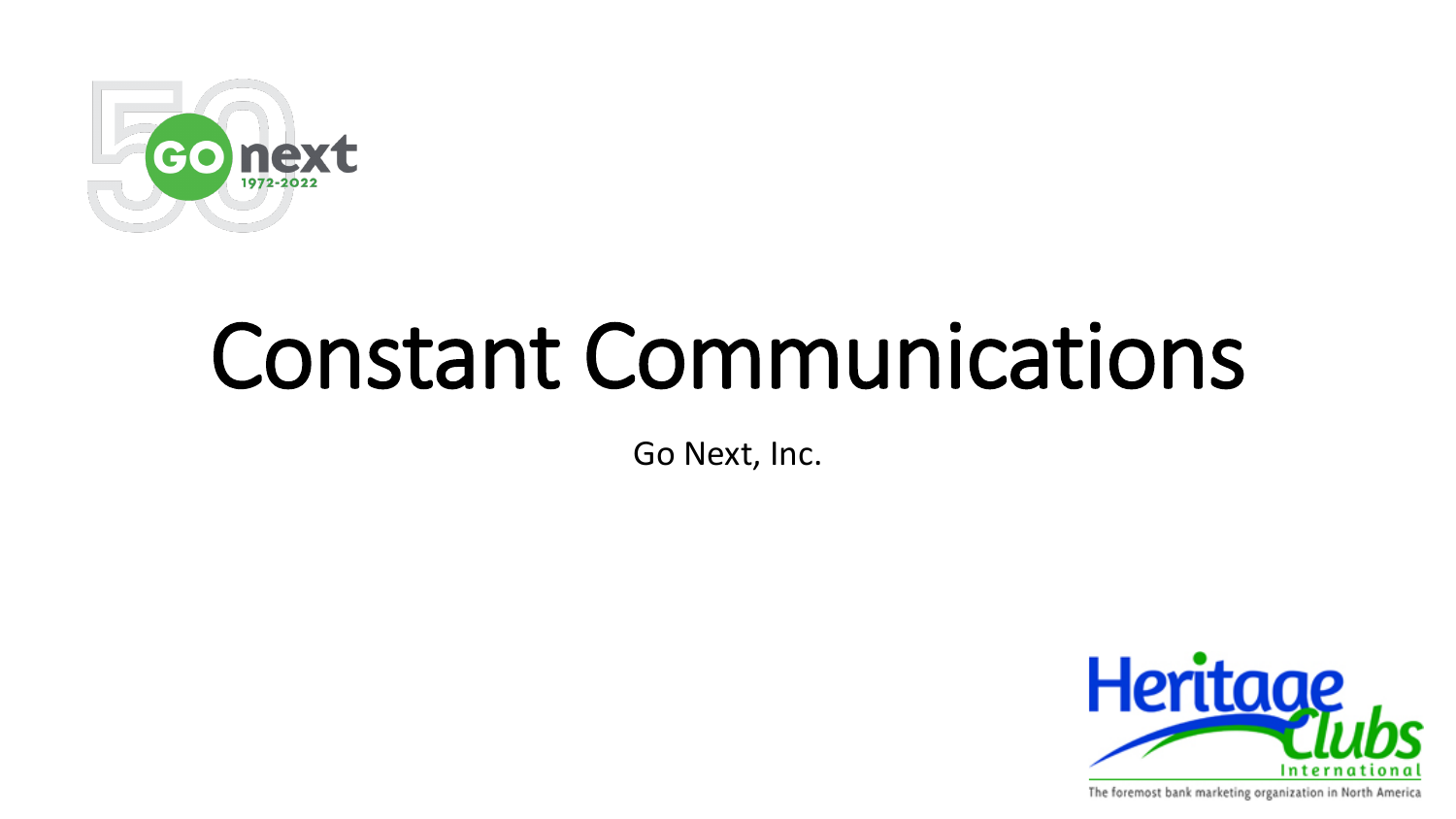### Communication – It's a Team Effort

| <b>Stage</b>                       | <b>Product</b><br><b>Development</b> | <b>Sales &amp; Client</b><br><b>Services</b> | <b>Marketing</b> | <b>Guest Services</b> | <b>Local Experts</b> | Program<br><b>Managers</b> |
|------------------------------------|--------------------------------------|----------------------------------------------|------------------|-----------------------|----------------------|----------------------------|
| Program<br>Development             |                                      |                                              |                  |                       |                      |                            |
| Marketing<br><b>Materials</b>      |                                      | $\checkmark$                                 |                  |                       |                      |                            |
| <b>Guest Bookings</b><br>& Payment |                                      |                                              |                  |                       |                      |                            |
| Guest<br>Communications            |                                      |                                              |                  |                       |                      |                            |
| Pre & Post<br>Programs             |                                      |                                              |                  |                       |                      |                            |
| Onboard                            |                                      |                                              |                  |                       |                      |                            |
| Post Departure                     |                                      |                                              |                  |                       |                      |                            |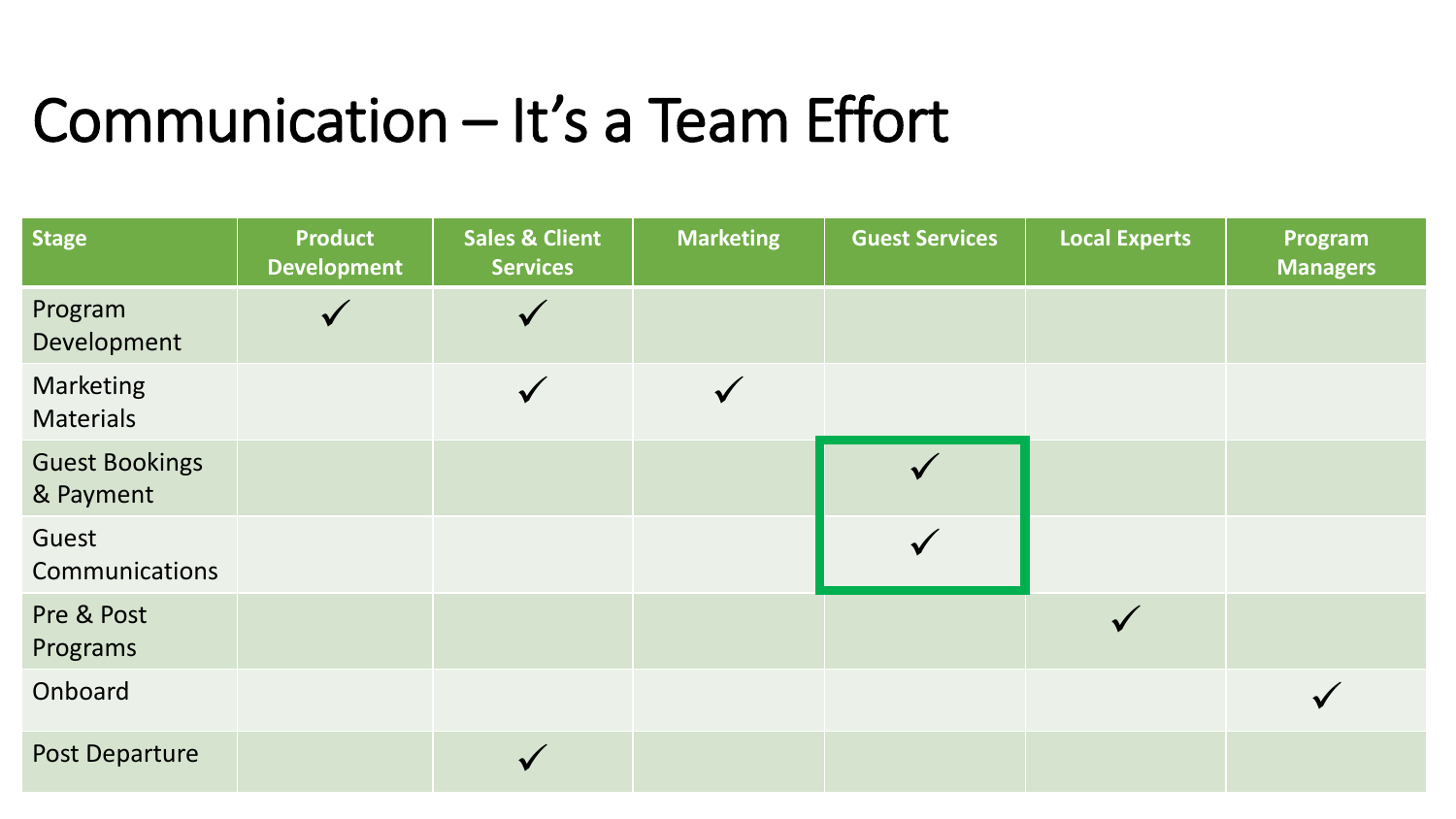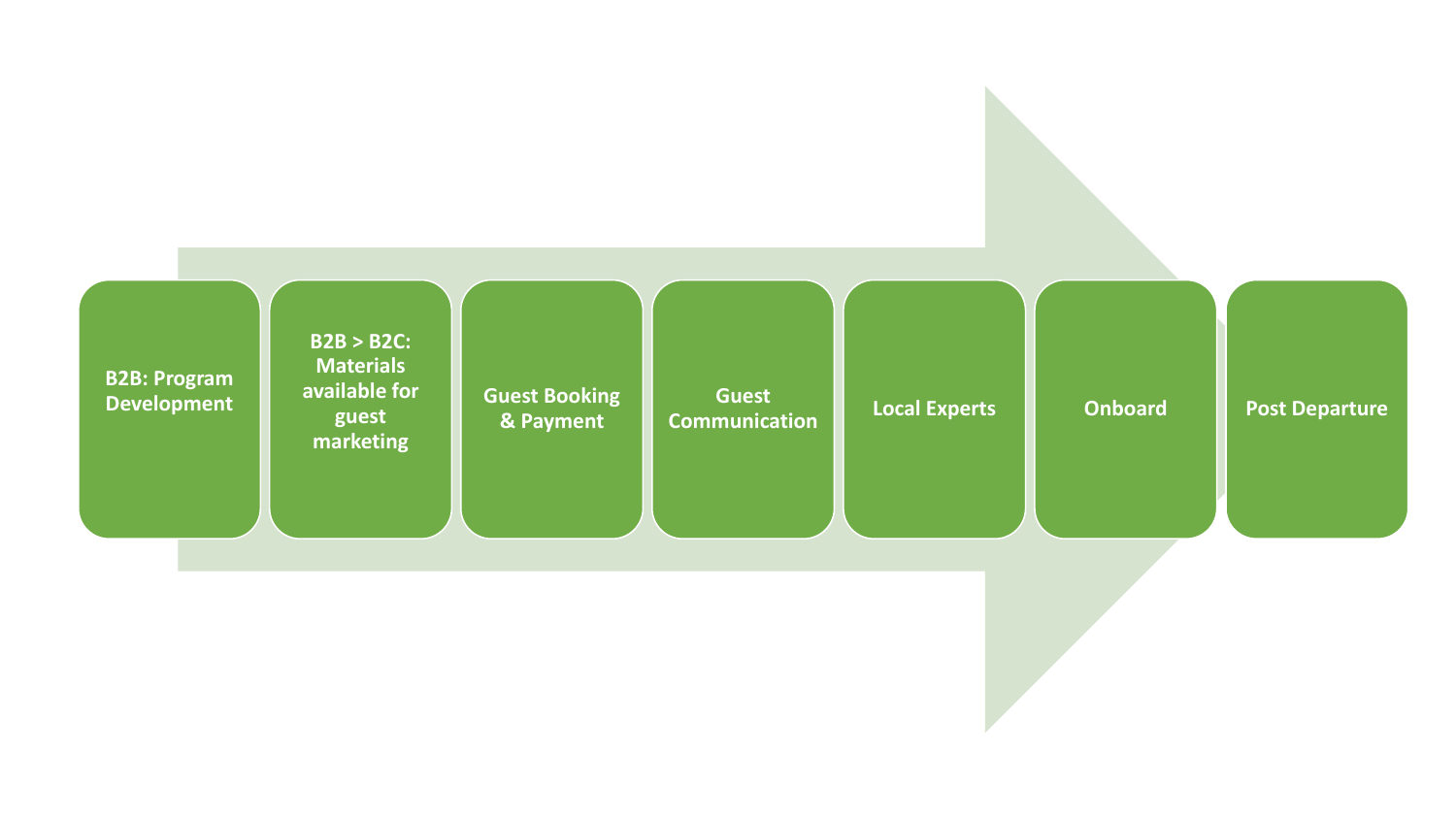### Program Development

- Program Selection
- Set-Up Logistics
- Program Customization
	- Pre-Cruise Program
	- Post-Cruise Program
	- Gratuities
	- Other
- Client Services manager available for assistance leading up to departure

**B2B: Program Development**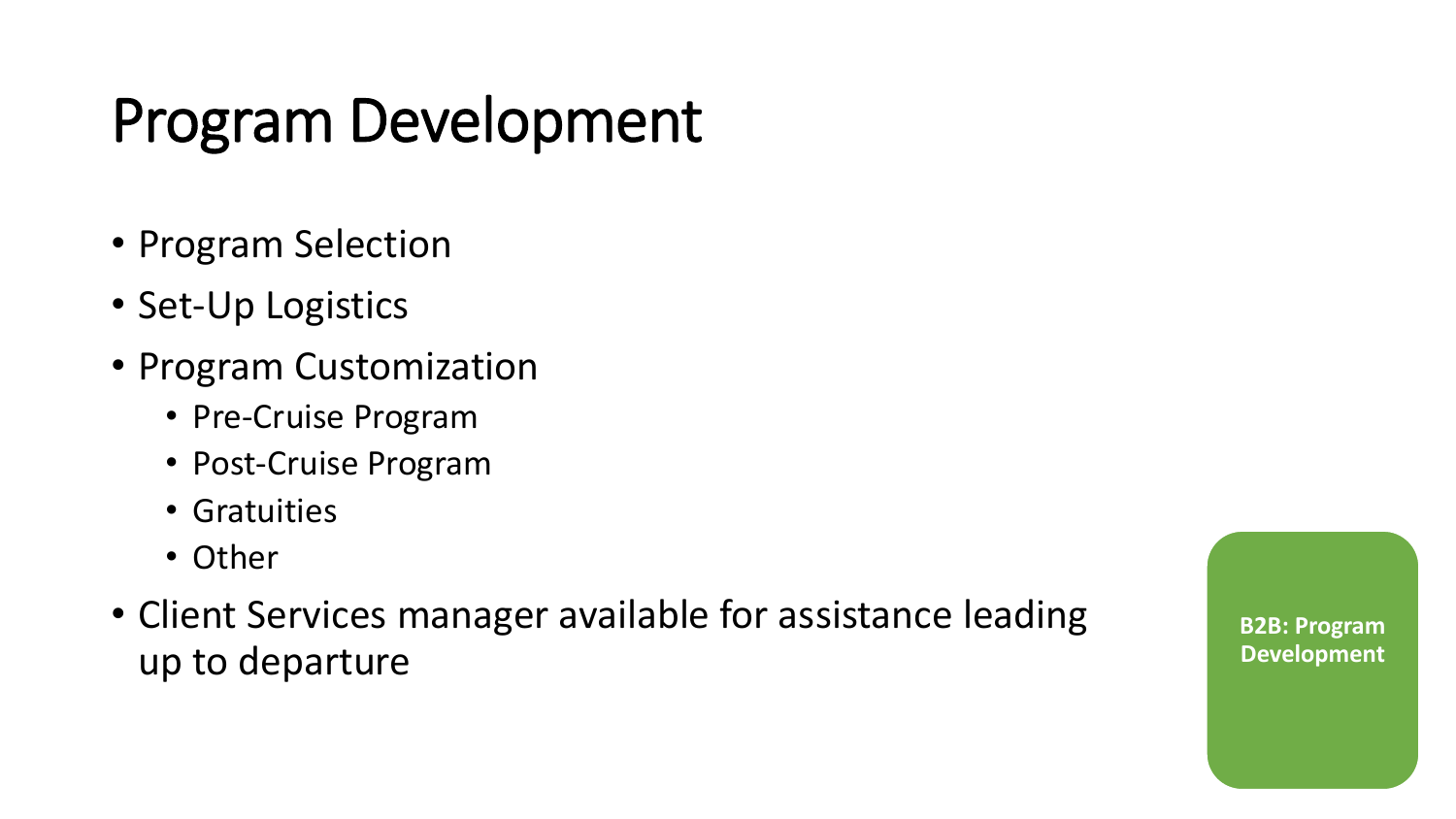### Marketing Materials

- Library of digital assets to assist with your marketing efforts
	- Promotional Copy
	- Images
	- Flyer
	- Printed Registration Page
	- Landing pages for online bookings\*\*

**B2B > B2C: Materials available for guest marketing**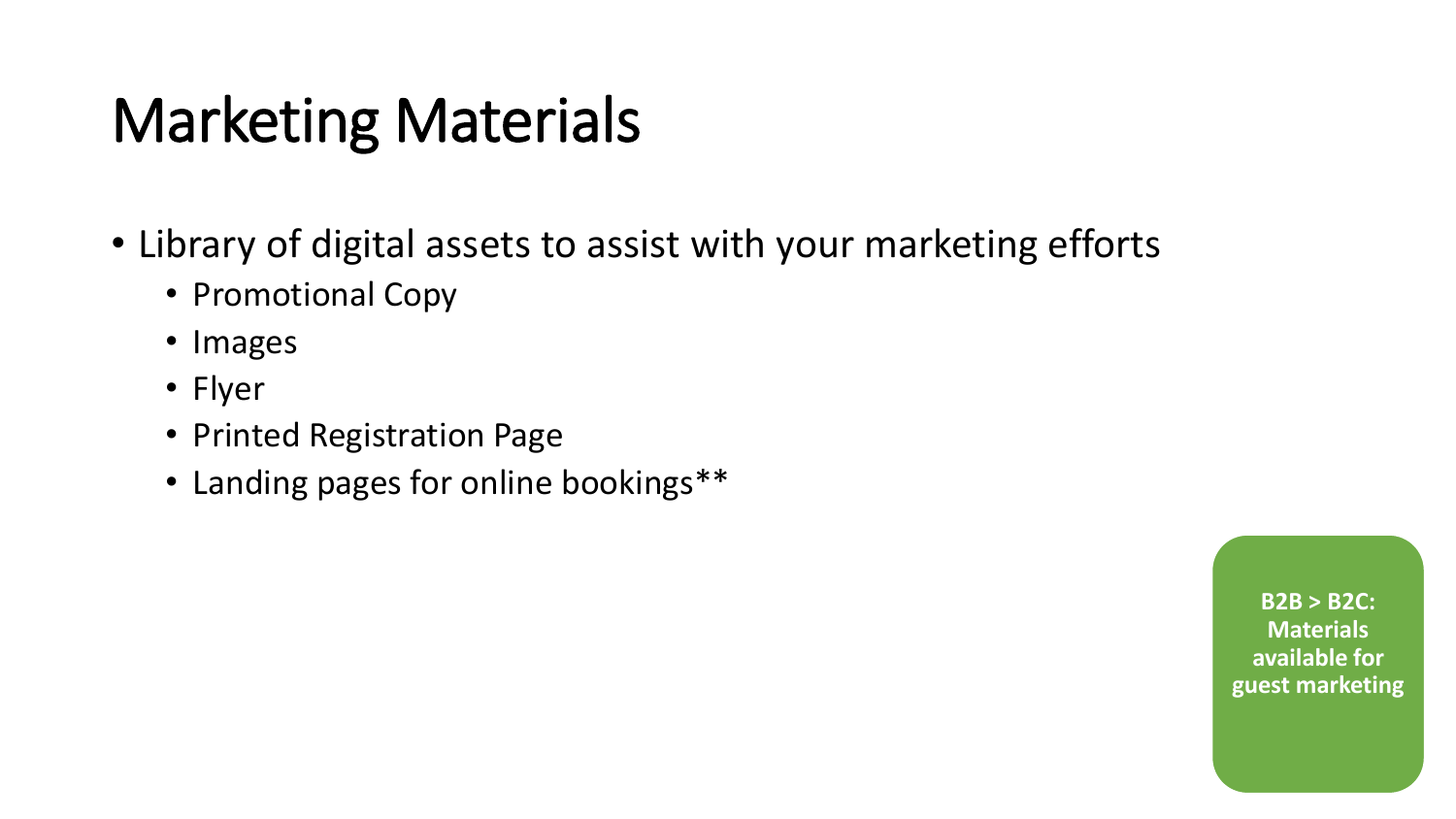### Guest Booking & Payment

Each bank can decide how bookings & payments are handled

- Option 1: Guest calls PTO directly to make booking and take payment
	- In this case, provide updates after each booking or on a weekly/monthly basis of bookings
- Option 2: Bank responsible for bookings and payment and providing names and payments to PTO (on behalf of guests)

**Guest Booking & Payment**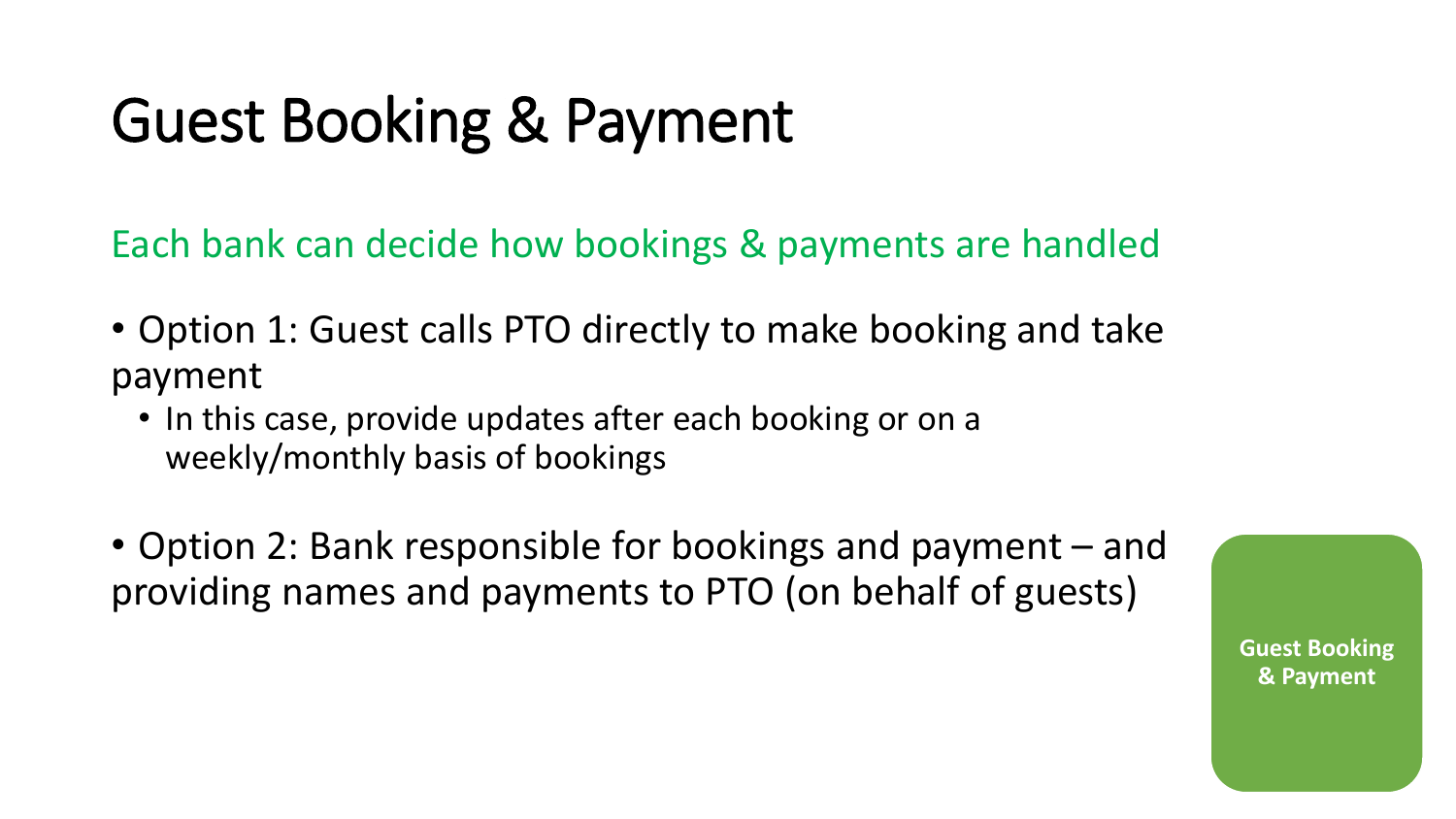### Guest Communication

#### **GO NEXT COMMUNICATION**

Based on how the booking is made – Go Next communication handled the same

- Booking confirmation Email
- Deposit request
- Final Invoice
- Shore excursions are ready to book
- Dining is ready to book
- Air schedules (preliminary & final)
- Schedule/port changes
- Health protocol updates
- Final documentation

#### **OCEANIA COMMUNICATION**

Guest Registration Form must be filled out by the guest  $-$  with email and mailing address

- Name verification, birthday, passport information, emergency contact
- Final Cruise Vacation Guide sent to mailing address **CONFINGLER**

**Communication**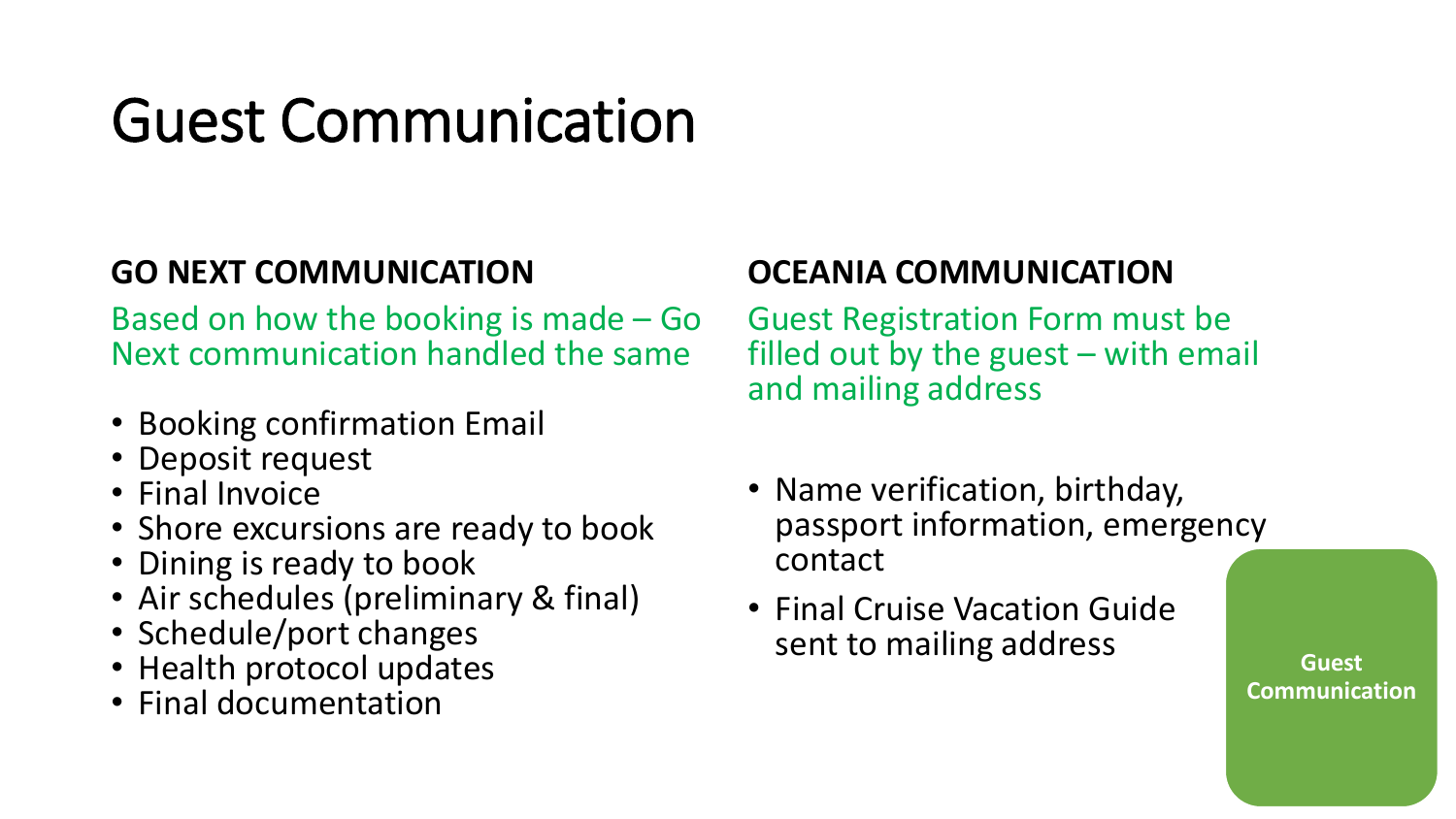### Local Experts

Specific to Pre-Cruise and Post-Cruise Programs

- Long-term relationships with local experts, sourcing:
	- Airport/Hotel transfers
	- Motor coaches and drivers
	- Tour Guides
	- Centrally located hotels
	- Local staff support

### In addition to onsite Program Managers / Trip Directors **Local Experts**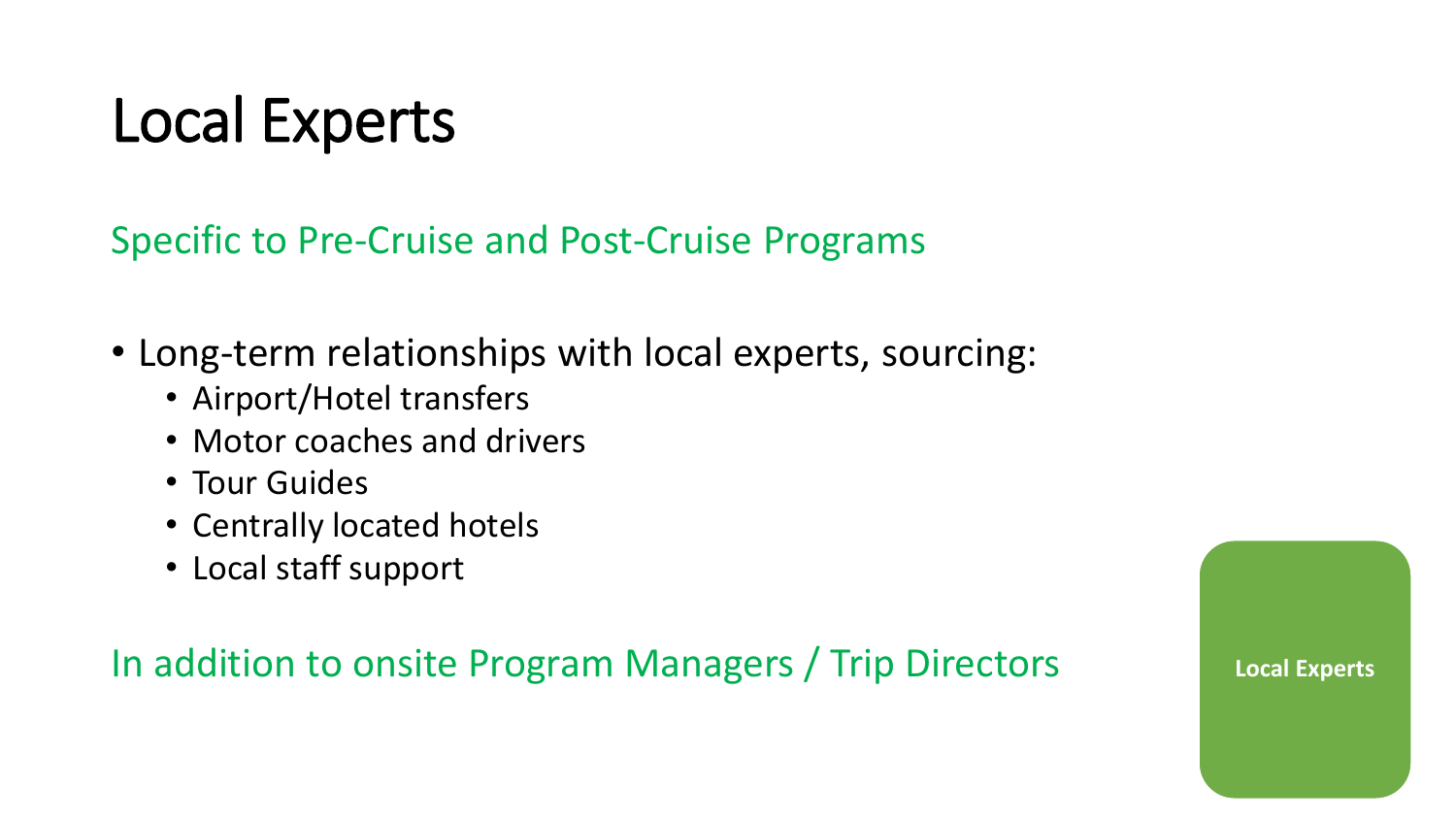### Communication: Onboard

- Program Manager / Trip Director is on-site support during the entire journey (Pre-Cruise + Cruise + Post-Cruise)
- Available for assisting with questions or issues on land and onboard but also if unexpected situations arise
	- Injury or medial issue while on a program (land or onboard a cruise)
	- Emergency at home (facilitate return to home)
	- Lost passport
	- Stolen handbag **Onboard**